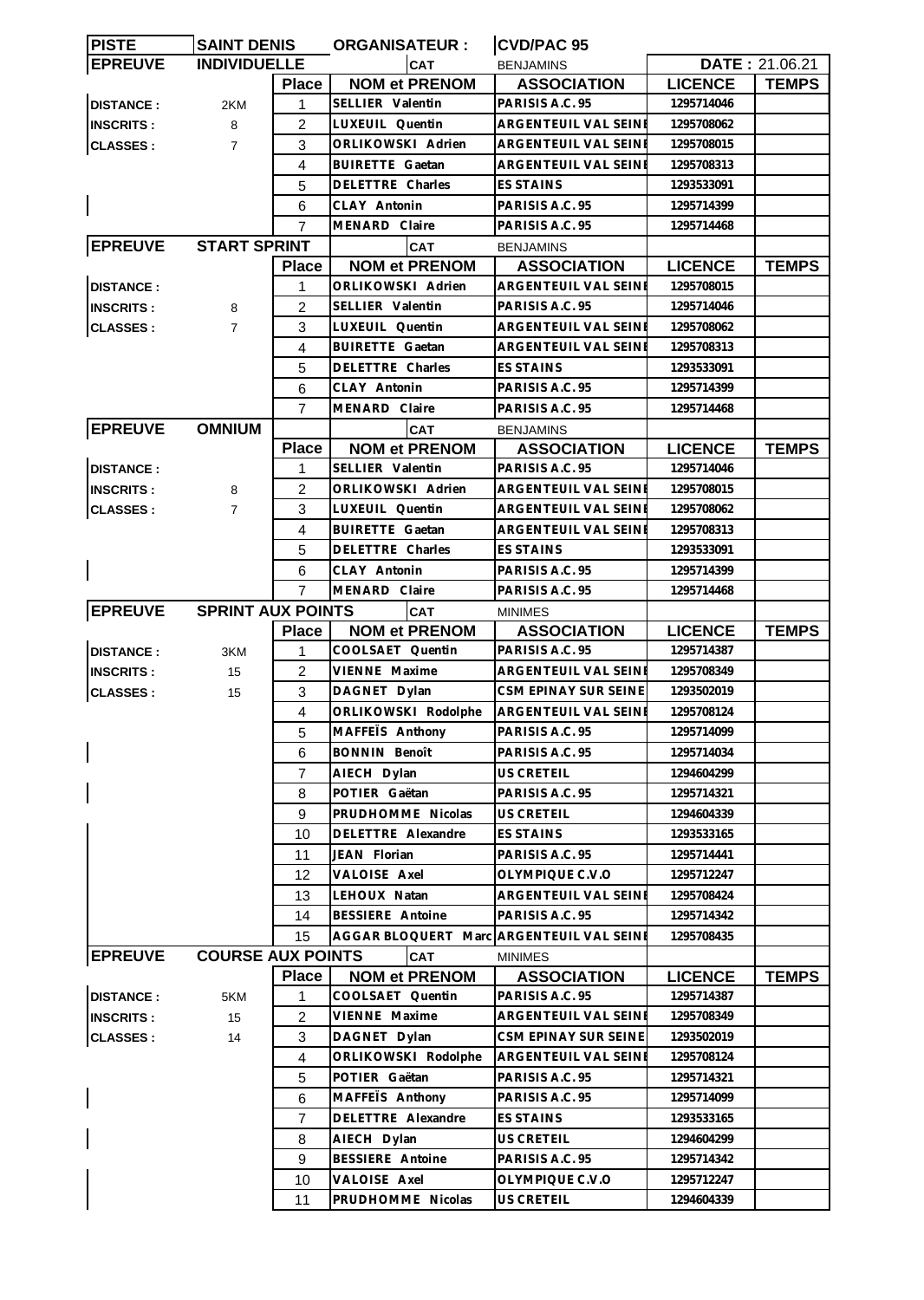|                  |                     | 12             | LEHOUX Natan                             | ARGENTEUIL VAL SEINE                | 1295708424               |              |
|------------------|---------------------|----------------|------------------------------------------|-------------------------------------|--------------------------|--------------|
|                  |                     | 13             | JEAN Florian                             | PARISIS A.C. 95                     | 1295714441               |              |
|                  |                     | 14             | AGGAR BLOQUERT Marc ARGENTEUIL VAL SEINE |                                     | 1295708435               |              |
| <b>EPREUVE</b>   | <b>OMNIUM</b>       |                | <b>CAT</b>                               | <b>MINIMES</b>                      |                          |              |
|                  |                     | <b>Place</b>   | <b>NOM et PRENOM</b>                     | <b>ASSOCIATION</b>                  | <b>LICENCE</b>           | <b>TEMPS</b> |
| <b>DISTANCE:</b> |                     | 1              | COOLSAET Quentin                         | PARISIS A.C. 95                     | 1295714387               |              |
| <b>INSCRITS:</b> | 15                  | 2              | VIENNE Maxime                            | ARGENTEUIL VAL SEINE                | 1295708349               |              |
| <b>CLASSES:</b>  | 14                  | 3              | DAGNET Dylan                             | CSM EPINAY SUR SEINE                | 1293502019               |              |
|                  |                     | $\overline{4}$ | ORLIKOWSKI Rodolphe                      | ARGENTEUIL VAL SEINE                | 1295708124               |              |
|                  |                     | 5              | MAFFETS Anthony                          | PARISIS A.C. 95                     | 1295714099               |              |
|                  |                     | 6              | POTIER Gaëtan                            | PARISIS A.C. 95                     | 1295714321               |              |
|                  |                     | $\overline{7}$ | AIECH Dylan                              | US CRETEIL                          | 1294604299               |              |
|                  |                     | 8              | DELETTRE Alexandre                       | <b>ES STAINS</b>                    | 1293533165               |              |
|                  |                     | 9              | PRUDHOMME Nicolas                        | US CRETEIL                          | 1294604339               |              |
|                  |                     | 10             | VALOISE Axel                             | OLYMPIQUE C.V.O                     | 1295712247               |              |
|                  |                     | 11             | <b>BESSIERE</b> Antoine                  | PARISIS A.C. 95                     | 1295714342               |              |
|                  |                     | 12             | JEAN Florian                             | PARISIS A.C. 95                     | 1295714441               |              |
|                  |                     | 13             | LEHOUX Natan                             | ARGENTEUIL VAL SEINE                | 1295708424               |              |
|                  |                     | 14             | AGGAR BLOQUERT Marc ARGENTEUIL VAL SEINE |                                     | 1295708435               |              |
| <b>EPREUVE</b>   |                     |                | <b>ELIMINATION A LA DANOISICAT</b>       | <b>CADETS</b>                       |                          |              |
|                  |                     | <b>Place</b>   | <b>NOM et PRENOM</b>                     | <b>ASSOCIATION</b>                  | <b>LICENCE</b>           | <b>TEMPS</b> |
| <b>DISTANCE:</b> |                     | 1              | LECROQ Jérémy                            | PARISIS A.C. 95                     | 1295714128               |              |
| <b>INSCRITS:</b> | 13                  | $\overline{c}$ | EVENOT Killian                           | EC AULNAY SOUS BOIS                 | 1293515207               |              |
| <b>CLASSES:</b>  | 13                  | 3              | PENNETIER Arthur                         | PARISIS A.C. 95                     | 1295714158               |              |
|                  |                     | $\overline{4}$ | CANRY Benjamin                           | ARGENTEUIL VAL SEINE                | 1295708030               |              |
|                  |                     | 5              | PIERRU Arnaud                            | PARISIS A.C. 95                     | 1295714108               |              |
|                  |                     | 6              | DANGEUGER Sébastien                      | PARISIS A.C. 95                     | 1295714261               |              |
|                  |                     | $\overline{7}$ | GOMES Bruno                              | CSM EPINAY SUR SEINE                | 1293502072               |              |
|                  |                     | 8              | CHALEL Mickail Yacine                    | CSM EPINAY SUR SEINE                | 1293502185               |              |
|                  |                     | 9              | <b>HATIL Ruben</b>                       | US CRETEIL                          | 1294604340               |              |
|                  |                     | 10             | MOUCHARD Guillaume                       | CM AUBERVILLIERS 93                 | 1293505250               |              |
|                  |                     | 11             | LECOMTE Maxime                           | CSM EPINAY SUR SEINE                | 1293502202               |              |
|                  |                     | 12             | GOERGEN Florian                          | VC CLICHY SOUS BOIS                 | 1293527040               |              |
|                  |                     | 13             | <b>LACAINE Alexis</b>                    | PARISIS A.C. 95                     | 1295714127               |              |
| <b>EPREUVE</b>   | <b>START SPRINT</b> |                | <b>CAT</b>                               | CADETS                              |                          |              |
|                  |                     | <b>Place</b>   | <b>NOM et PRENOM</b>                     | <b>ASSOCIATION</b>                  | <b>LICENCE</b>           | <b>TEMPS</b> |
| <b>DISTANCE:</b> |                     | 1              | PENNETIER Arthur                         | PARISIS A.C. 95                     | 1295714158               |              |
| <b>INSCRITS:</b> | 13                  | 2              | CANRY Benjamin                           | ARGENTEUIL VAL SEINE                | 1295708030               |              |
| <b>CLASSES:</b>  | 13                  | 3              | EVENOT Killian                           | EC AULNAY SOUS BOIS                 | 1293515207               |              |
|                  |                     | $\overline{4}$ | LECROQ Jérémy                            | PARISIS A.C. 95                     | 1295714128               |              |
|                  |                     | 5              | MOUCHARD Guillaume                       | CM AUBERVILLIERS 93                 | 1293505250               |              |
|                  |                     | 6              | PIERRU Arnaud                            | PARISIS A.C. 95                     | 1295714108               |              |
| $\mathsf{l}$     |                     | 7              | GOERGEN Florian                          | VC CLICHY SOUS BOIS                 | 1293527040               |              |
|                  |                     | 8              | DANGEUGER Sébastien                      | PARISIS A.C. 95                     | 1295714261               |              |
|                  |                     | 9              | CHALEL Mickail Yacine                    | CSM EPINAY SUR SEINE                | 1293502185               |              |
|                  |                     | 10             | HATIL Ruben<br>LACAINE Alexis            | US CRETEIL<br>PARISIS A.C. 95       | 1294604340<br>1295714127 |              |
|                  |                     | 11             | GOMES Bruno                              | CSM EPINAY SUR SEINE                |                          |              |
|                  |                     | 12             | LECOMTE Maxime                           |                                     | 1293502072               |              |
|                  |                     | 13             |                                          | CSM EPINAY SUR SEINE                | 1293502202               |              |
| <b>EPREUVE</b>   | <b>OMNIUM</b>       | <b>Place</b>   | CAT<br><b>NOM et PRENOM</b>              | <b>CADETS</b><br><b>ASSOCIATION</b> | <b>LICENCE</b>           | <b>TEMPS</b> |
| <b>DISTANCE:</b> |                     | $\mathbf{1}$   | PENNETIER Arthur                         | PARISIS A.C. 95                     | 1295714158               |              |
| <b>INSCRITS:</b> | 13                  | 2              | EVENOT Killian                           | EC AULNAY SOUS BOIS                 | 1293515207               |              |
| <b>CLASSES:</b>  | 13                  | 3              | LECROQ Jérémy                            | PARISIS A.C. 95                     | 1295714128               |              |
|                  |                     | $\overline{4}$ | CANRY Benjamin                           | ARGENTEUIL VAL SEINE                | 1295708030               |              |
|                  |                     | 5              | PIERRU Arnaud                            | PARISIS A.C. 95                     | 1295714108               |              |
|                  |                     | 6              | DANGEUGER Sébastien                      | PARISIS A.C. 95                     | 1295714261               |              |
|                  |                     | $\overline{7}$ | MOUCHARD Guillaume                       | CM AUBERVILLIERS 93                 | 1293505250               |              |
|                  |                     |                |                                          |                                     |                          |              |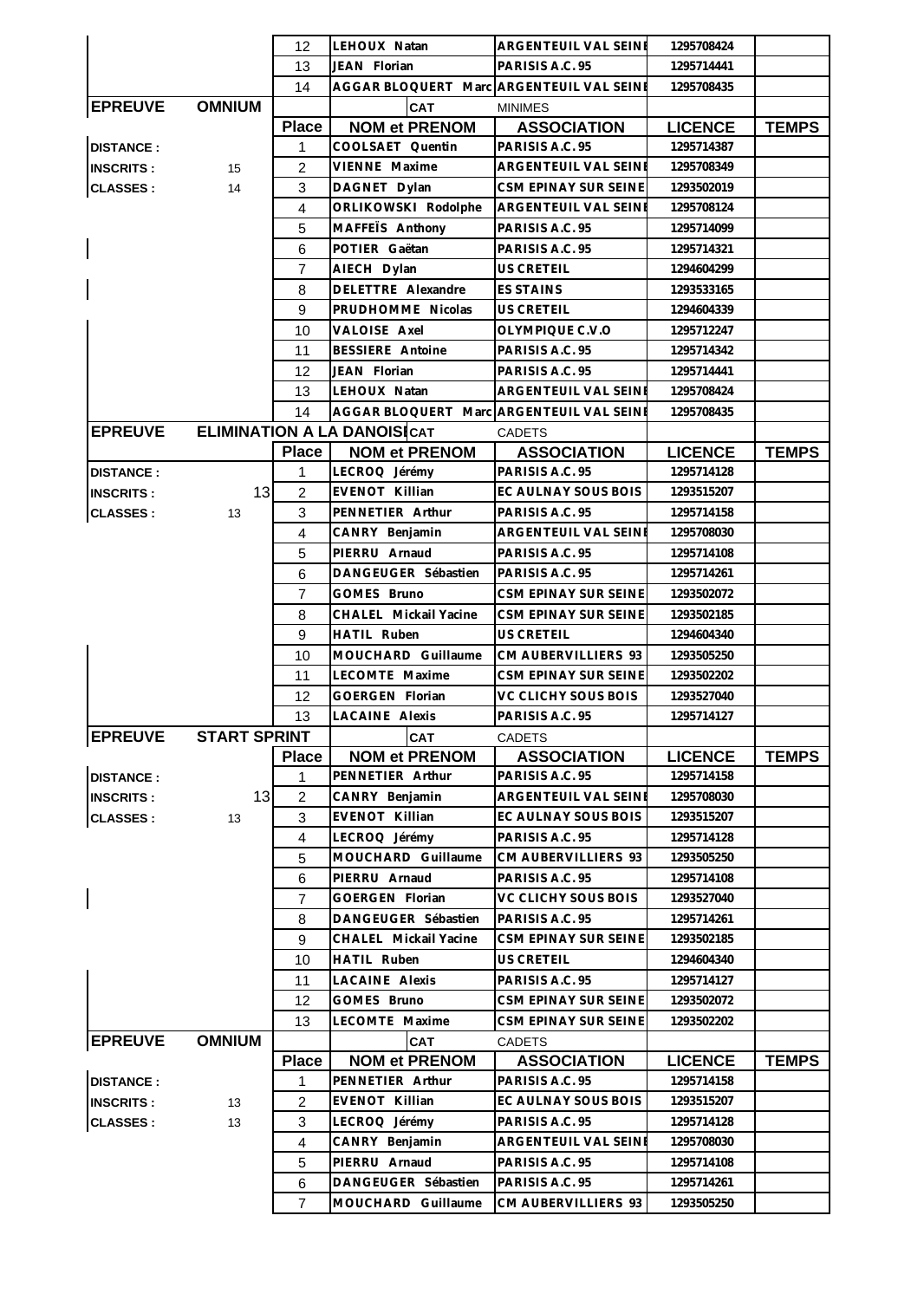| 8<br>CHALEL Mickail Yacine<br>CSM EPINAY SUR SEINE                                                  | 1293502185               |              |
|-----------------------------------------------------------------------------------------------------|--------------------------|--------------|
| 9<br>VC CLICHY SOUS BOIS<br><b>GOERGEN Florian</b>                                                  | 1293527040               |              |
| CSM EPINAY SUR SEINE<br>10<br>GOMES Bruno                                                           | 1293502072               |              |
| 11<br>HATIL Ruben<br>US CRETEIL                                                                     | 1294604340               |              |
| <b>LACAINE Alexis</b><br>PARISIS A.C. 95<br>12                                                      | 1295714127               |              |
| LECOMTE Maxime<br>CSM EPINAY SUR SEINE<br>13                                                        | 1293502202               |              |
| <b>EPREUVE</b><br><b>SCRATCH</b><br><b>CAT</b><br>DAMES M.C.J.S                                     |                          |              |
| <b>Place</b><br><b>NOM et PRENOM</b><br><b>ASSOCIATION</b>                                          | <b>LICENCE</b>           | <b>TEMPS</b> |
| <b>DISTANCE:</b><br><b>GAMBIER Kelly</b><br>CSM VILLENEUVE GARE<br>1                                | 1292420192               |              |
| <b>TESSIER OCEANE</b><br>2<br><b>US CRETEIL</b><br><b>INSCRITS:</b><br>5                            | 3499031213               |              |
| 3<br>LE BRAS Justine<br>ARGENTEUIL VAL SEINE<br><b>CLASSES:</b><br>5                                | 1295708416               |              |
| CSM VILLENEUVE GARE<br>4<br>ARNOUX Audrey                                                           | 1292420009               |              |
| 5<br>TURCOT valentine<br>ARGENTEUIL VAL SEINI                                                       | 1295708                  |              |
| <b>EPREUVE</b><br><b>COURSE AUX POINTS</b><br><b>CAT</b><br>DAMES M.C.J.S                           |                          |              |
| <b>NOM et PRENOM</b><br><b>Place</b><br><b>ASSOCIATION</b>                                          | <b>LICENCE</b>           | <b>TEMPS</b> |
| <b>DISTANCE:</b><br>GAMBIER Kelly<br>CSM VILLENEUVE GARE<br>1<br>5KM                                | 1292420192               |              |
| $\overline{2}$<br><b>TESSIER OCEANE</b><br>US CRETEIL<br><b>INSCRITS:</b><br>5                      | 3499031213               |              |
| LE BRAS Justine<br>3<br>ARGENTEUIL VAL SEINE<br><b>CLASSES:</b><br>5                                | 1295708416               |              |
| CSM VILLENEUVE GARE<br>4<br><b>ARNOUX Audrey</b>                                                    | 1292420009               |              |
| 5<br>TURCOT valentine<br>ARGENTEUIL VAL SEINE                                                       | 1295708                  |              |
| <b>EPREUVE</b><br><b>OMNIUM</b><br><b>CAT</b><br>DAMES M.C.J.S                                      |                          |              |
| <b>Place</b><br><b>NOM et PRENOM</b><br><b>ASSOCIATION</b>                                          | <b>LICENCE</b>           | <b>TEMPS</b> |
| <b>DISTANCE:</b><br>1<br>GAMBIER Kelly<br>CSM VILLENEUVE GARE                                       | 1292420192               |              |
| 5 <sub>5</sub><br>$\overline{2}$<br><b>TESSIER OCEANE</b><br>US CRETEIL<br><b>INSCRITS:</b>         | 3499031213               |              |
| <b>CLASSES:</b><br>3<br>LE BRAS Justine<br>ARGENTEUIL VAL SEINE<br>5                                | 1295708416               |              |
| 4<br>ARNOUX Audrey<br>CSM VILLENEUVE GARE                                                           | 1292420009               |              |
| 5<br>TURCOT valentine<br>ARGENTEUIL VAL SEINE                                                       | 1295708                  |              |
| <b>EPREUVE</b><br><b>AMERICAINE</b><br>CAT<br><b>CADETS</b>                                         |                          |              |
|                                                                                                     |                          |              |
| <b>NOM et PRENOM</b><br><b>ASSOCIATION</b><br><b>Place</b>                                          | <b>LICENCE</b>           | <b>TEMPS</b> |
| EVENOT Killian<br><b>DISTANCE:</b><br>EC AULNAY SOUS BOIS<br>20KM<br>1                              | 1293515207               |              |
| 10<br><b>INSCRITS:</b><br>GALAN Tymothé<br>ARGENTEUIL VAL SEINE                                     | 1295708180               |              |
| PENNETIER Arthur<br>PARISIS A.C. 95<br><b>CLASSES:</b><br>2<br>10                                   | 1295714158               |              |
| PIERRU Arnaud<br>PARISIS A.C. 95                                                                    | 1295714108               |              |
| 3<br>LECROQ Jérémy<br>PARISIS A.C. 95                                                               | 1295714128               |              |
| LACAINE Alexis<br>PARISIS A.C. 95                                                                   | 1295714127               |              |
| MOUCHARD Guillaume<br>CM AUBERVILLIERS 93<br>4                                                      | 1293505250               |              |
| CANRY Benjamin<br>ARGENTEUIL VAL SEINE                                                              | 1295708030               |              |
| 5<br>CHALEL Mickail Yacine<br>CSM EPINAY SUR SEINE                                                  | 1293502185               |              |
| GOMES Bruno<br>CSM EPINAY SUR SEINE                                                                 | 1293502072               |              |
| <b>EPREUVE</b><br><b>COURSE AUX POINTS</b><br>CAT<br>SEN/JUN                                        |                          |              |
| <b>Place</b><br><b>NOM et PRENOM</b><br><b>ASSOCIATION</b>                                          | <b>LICENCE</b>           | <b>TEMPS</b> |
| <b>DISTANCE:</b><br><b>BLANCHON Luc</b><br>ARGENTEUIL VAL SEINE<br>10KM<br>1                        | 1295708143<br>3499038028 |              |
| 8<br>TESSIER JASON<br>$\overline{c}$<br>US CRETEIL<br><b>INSCRITS:</b>                              |                          |              |
| 3<br><b>CLASSES:</b><br>DAGORNE Maël<br>US CRETEIL<br>8                                             | 1294604201               |              |
| MAFFETS Dany<br>ARGENTEUIL VAL SEINI<br>4                                                           | 1295708428               |              |
| PRUDHOMME Alexandre<br>US CRETEIL<br>5<br>6<br>CHARLOT Damien<br><b>USM GAGNY</b>                   | 1294604340<br>1293513261 |              |
| DROLLEE Arnaud<br>US CRETEIL<br>$\overline{7}$                                                      | 1294604150               |              |
| 8<br>SLUSARSKI Michal<br>ES GERVAIS LILAS                                                           | 1293516227               |              |
| <b>CAT</b><br>SEN/JUN                                                                               |                          |              |
| <b>EPREUVE</b><br><b>START SPRINT</b><br><b>NOM et PRENOM</b><br><b>ASSOCIATION</b><br><b>Place</b> | <b>LICENCE</b>           | <b>TEMPS</b> |
| <b>DISTANCE:</b><br>DAGORNE Maël<br>US CRETEIL<br>1                                                 | 1294604201               |              |
| 2<br><b>BLANCHON Luc</b><br>ARGENTEUIL VAL SEINE<br><b>INSCRITS:</b>                                | 1295708143               |              |
| TESSIER JASON<br><b>CLASSES:</b><br>3<br>US CRETEIL<br>8                                            | 3499038028               |              |
| CHARLOT Damien<br><b>USM GAGNY</b><br>4                                                             | 1293513261               |              |
| 5<br>MAFFETS Dany<br>ARGENTEUIL VAL SEINE                                                           | 1295708428               |              |
| DROLLEE Arnaud<br>US CRETEIL<br>6                                                                   | 1294604150               |              |